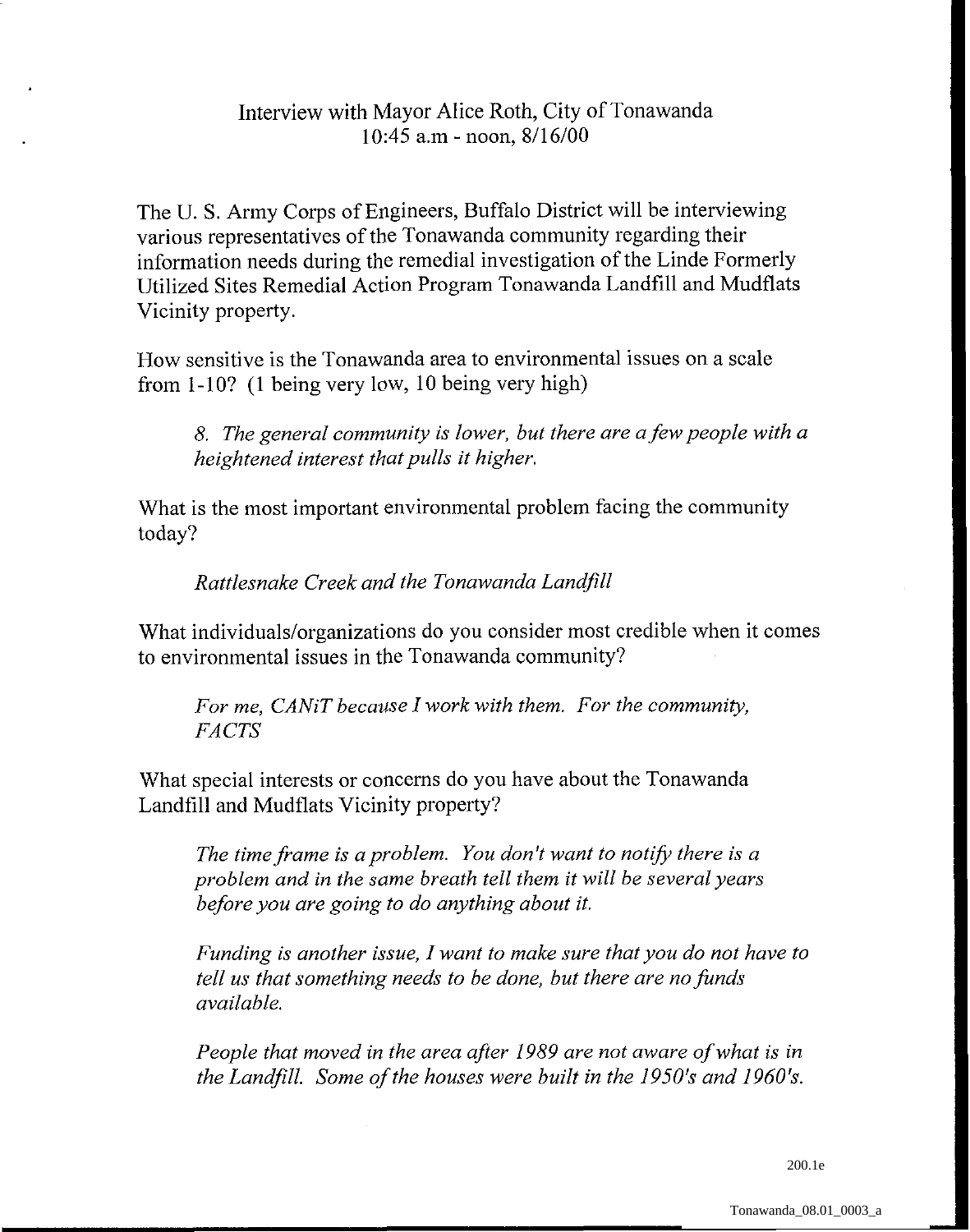*The Niagara Mohawk lines were built in the 1980's. The Brookside Court houses are newer. Very few people are aware of the contamination in the Landfill. The people on Hackett Street do not know.* 

*Ifyou divide the site into two units, one being the Mudflats and the other the Landfill, I want the Landfill to go first because it is closer to people.* 

*People's property values will be affected.* 

*There are health concerns. Even ifthe Landfill is not responsible, cancers and other health problems in the neighborhood will be blamed on the Landfill.* 

If you had a question or concern about the Tonawanda Landfill and Mudflats Vicinity property, who would you contact?

*The Corps.* 

How would you describe the level of community interest/concern regarding the Tonawanda Landfill and Mudflats Vicinity property?

*Currently relatively low. That will change dramatically when the community becomes aware.* 

What would be the best way to keep the community informed/involved?

*I think a good phone line that the community can call for information would be good. A Corps* # *that they can call directly. Periodic mailings would be good too. You should start with a meeting with the Common Council before January. It might be a good idea to update the community about the Landfill when you are notifying them of the*  results for Rattlesnake Creek. Then it would seem like you were *closing the book on one area and moving on to the next. Then it seems like a methodical process.* 

*It is better to have the issue brought to the table when there is a plan already in place.*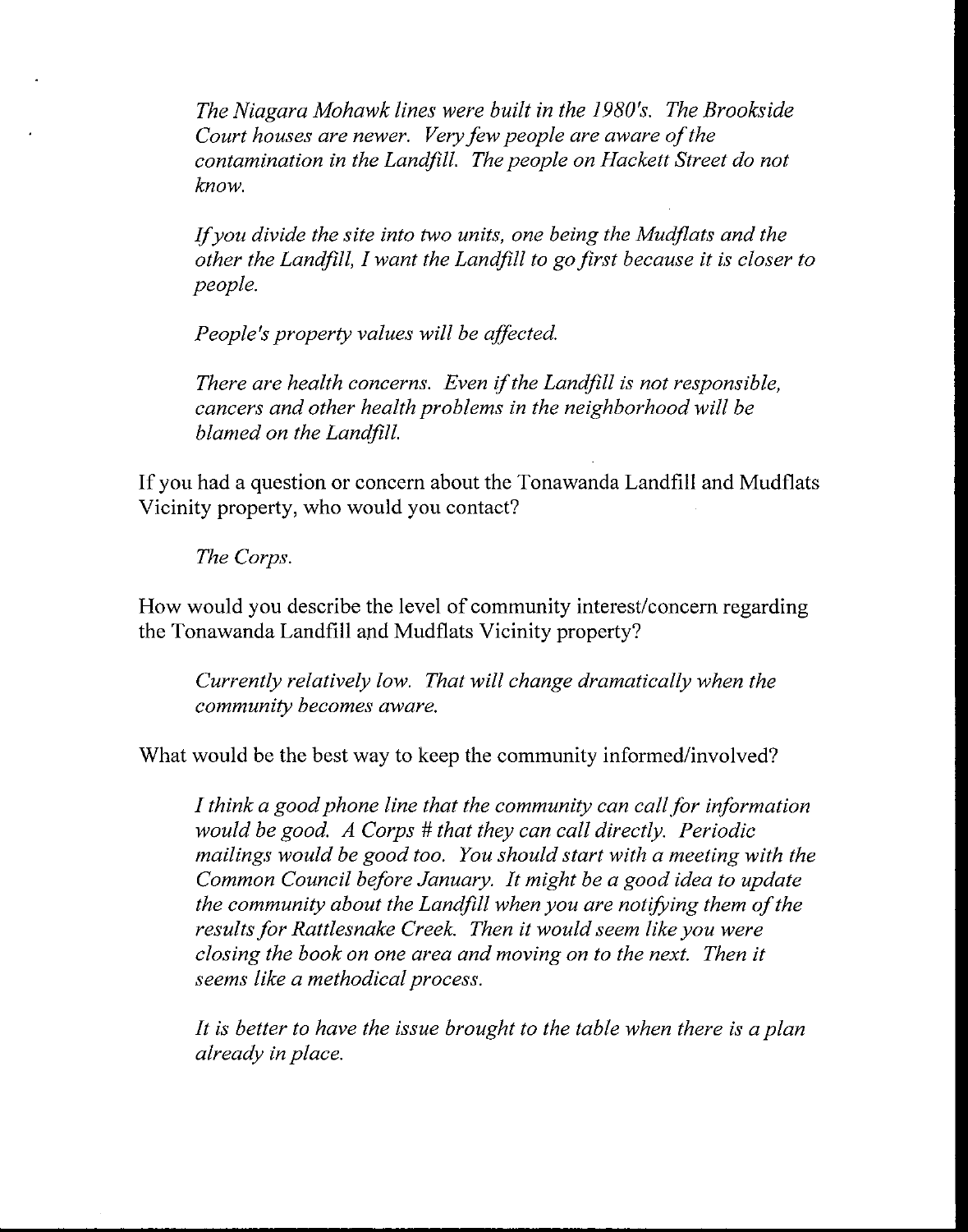How often would you like to be provided with information regarding the Tonawanda Landfill and Mudflats Vicinity property?

*Quarterly is probably good. A meeting with the counsel, a news letter, a news release before sampling.* 

Can you suggest anyone else we should contact or who might want to be included on the mailing list?

Is there anything else you would like to mention that we have not talked about?

*I think we are making a mistake ifwe do not err on the side of caution by increasing security at the site. People should be made aware that the material is there and should be informed that there is not a current risk that we know of, but that they might not want to let their kids play in the Landfill because there are some levels there. Give the impression have things under control through the whole Tonawanda kids play in the Landfill because there are some levels there. Give* impression have things under control through the whole Tonawana<br>area. Come up with a logic the public will accept. There are no *secrets here.* 

Other comments:

*The City of Tonawanda Engineer,* should be *involved any future TPP meetings and any work plans or reports should be sent to him for review as well.* 

*We need to be involved in developing the sampling plans.* 

*It seems like the DOE investigated a very small section of both the Tonawanda Landfill and the Mudjlats. For the public's mental health the area near the school and that backs up to the property lines for houses should be investigated.* 

*A lot of the land there has been moved around.* 

*We need the areas tested. The council would agree for the people's peace ofmind.*